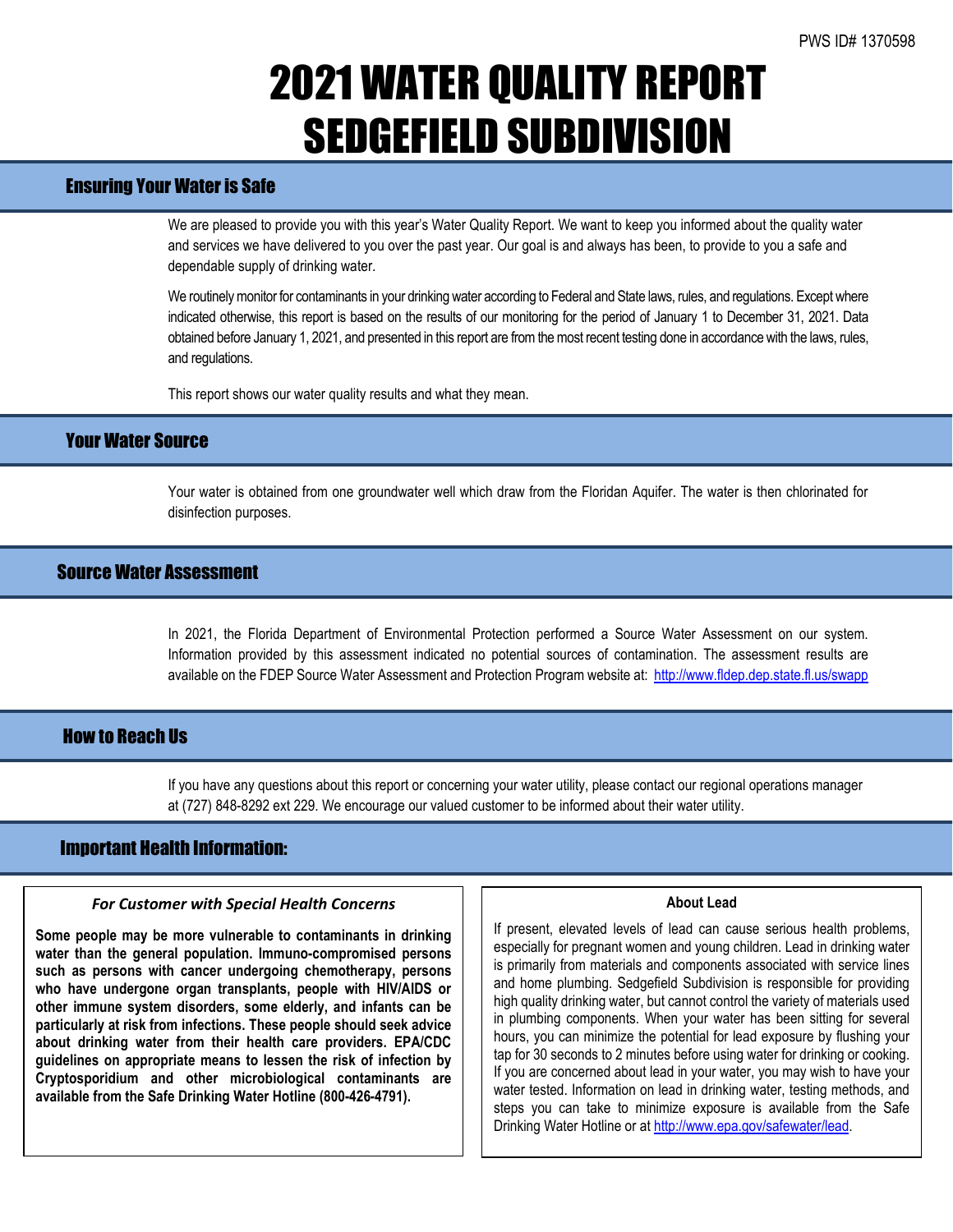## 2021 WATER QUALITY REPORT SEDGEFIELD SUBDIVISION

### About Your Drinking Water

### **ADDITIONAL HEALTH INFORMATION**

The sources of drinking water (both tap water and bottled water) include rivers, lakes, streams, ponds, reservoirs, springs, and wells. As water travels over the surface of the land or through the ground, it dissolves naturally occurring minerals and, in some cases, radioactive material, and can pick up substances resulting from the presence of animals or from human activity. Contaminants that may be present in source water include:

**(A) Microbial contaminants**, such as viruses and bacteria, which may come from sewage treatment plants, septic systems, agricultural livestock operations, and wildlife.

**(B) Inorganic contaminants**, such as salts and metals, which can be naturally occurring or result from urban stormwater runoff, industrial or domestic wastewater discharges, oil and gas production, mining, or farming.

**(C) Pesticides and herbicides**, which may come from a variety of sources such as agriculture, urban stormwater runoff, and residential uses.

**(D) Organic chemical contaminants**, including synthetic and volatile organic chemicals, which are by-products of industrial processes and petroleum production, and can also come from gas stations, urban stormwater runoff, and septic systems.

**(E) Radioactive contaminants**, which can be naturally occurring or be the result of oil and gas production and mining activities.

In order to ensure that tap water is safe to drink, the EPA prescribes regulations which limit the amount of certain contaminants in water provided by public water systems. The Food and Drug Administration (FDA) regulations establish limits for contaminants in bottled water which must provide the same protection for public health.

Drinking water, including bottled water, may reasonably be expected to contain at least small amounts of some contaminants. The presence of contaminants does not necessarily indicate that the water poses a health risk. More information about contaminants and potential health effects can be obtained by calling the **Environmental Protection Agency's Safe Drinking Water Hotline at 1-800-426-4791**.

### **HOW TO READ THE TABLE**

In the table accompanying this report you may find unfamiliar terms and abbreviations. The following definitions are provided to assist you with understanding the report.

#### **Important Definitions:**

- **Maximum Contaminant Level or MCL:** The highest level of a contaminant that is allowed in drinking water. MCLs are set as close to the MCLGs as feasible using the best available treatment technology.
- **Maximum Contaminant Level Goal or MCLG:** The level of a contaminant in drinking water bellow which there is no known or expected risk to health. MCLGs allow for a margin of safety.
- Action Level or AL: The concentration of a contaminant which, if exceeded, triggers treatment or other requirements that a water system must follow.
- **Maximum Residual Disinfectant Level or MRDL:** The highest level of a disinfectant allowed in drinking water. There is convincing evidence that addition of a disinfectant is necessary for control of microbial contaminants.
- **Maximum Residual Disinfectant Level Goal or MRDLG:** The level of a drinking water disinfectant below which there is no known or expected risk to health. MRDLGs do not reflect the benefits of the use of disinfectants to control microbial contaminants.
- **ND:** Means not detected and indicates that the substance was not found by laboratory analysis.
- **Parts per Billion (ppb) or Micrograms per Liter (μg/l):** One part by weight of analyte to 1 billion parts by weight of the water sample.
- **Parts per Million (ppm) or Milligrams per Liter (mg/l):** One part by weight of analyte to 1 million parts by weight of the water sample.
- **Picocurie per Liter (pCi/L):** Measure of the radioactivity in water.